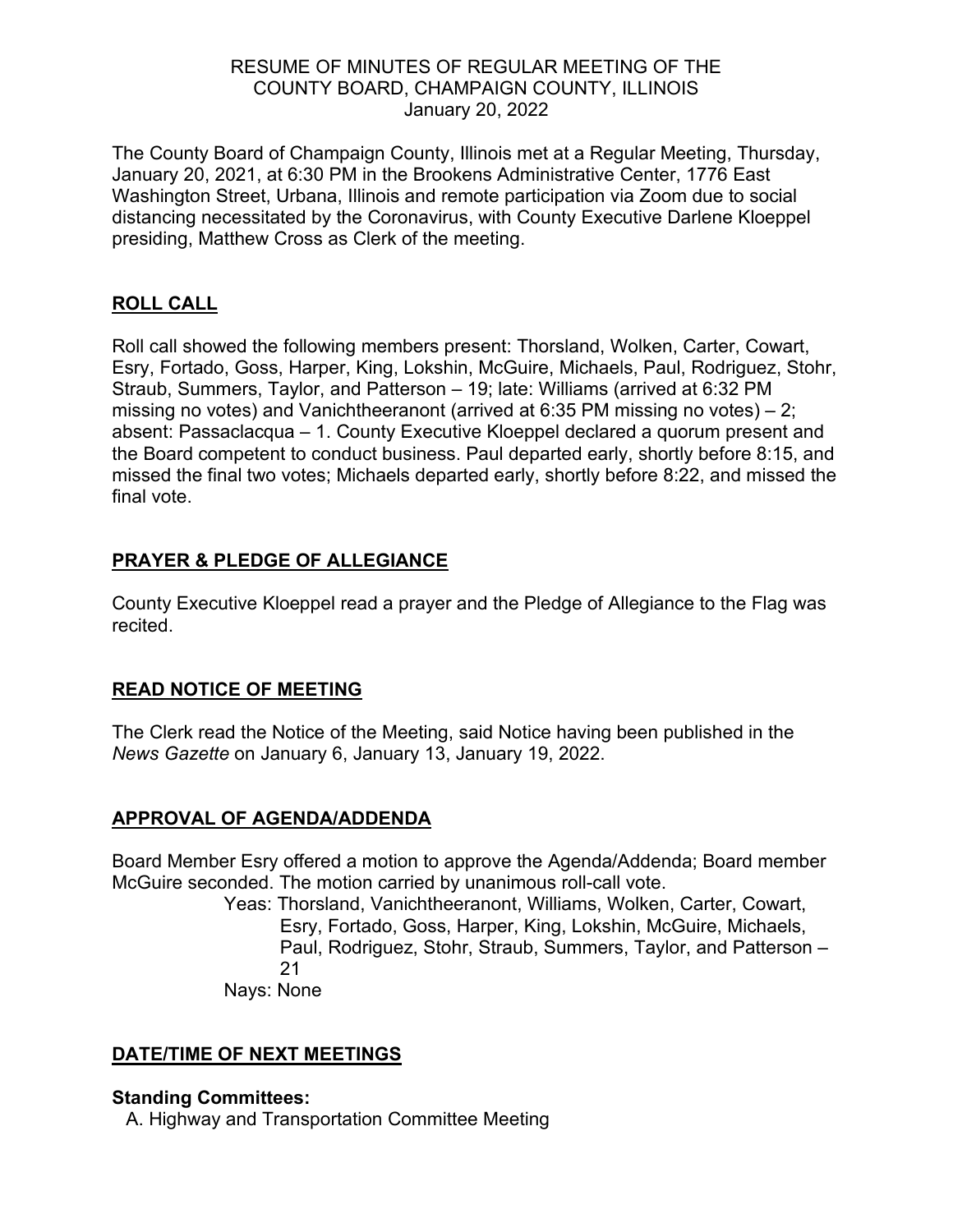Champaign County Board

January 20, 2022

Friday, February 4, 2022 at 9 AM 1605 E Main Street, Urbana

- B. County Facilities Committee Meeting Tuesday, February 8, 2022 at 6:30 PM Shields-Carter Meeting Room
- C. Environment & Land Use Committee Thursday, February 10, 2022 at 6:30 PM Shields-Carter Meeting Room

## **Committee of the Whole:**

A. Justice & Social Services; Policy, Personnel, & Appointments; Finance Tuesday, February 15, 2022 at 6:30 PM Shields-Carter Meeting Room

## **County Board:**

A. Regular Meeting Thursday, February 24, 2022 at 6:30 PM Shields-Carter Meeting Room

## **PUBLIC PARTICIPATION**

Allan Max Axlerod spoke in support of Resolution 2022-11, urging a moratorium on utility shut offs in the area. He also noted the high COVID-19 case numbers in the county.

Julie Watkins spoke in support of Resolution 2022-11 and in support of a county eviction moratorium.

Luke Lee spoke in support of Resolution 2022-11 and in support of a county eviction moratorium.

### **PRESENATATIONS**

Jayne DeLuce, President of Visit Champaign County, gave a presentation on Visit Champaign County's tourism and business/conference marketing and promotion. Board Member Esry asked about the annual Truck and Tractor Pull competition previously held at Gordyville and now being held in Shipshewana, Indiana and he asked for the amount of revenue lost by the event moving to Indiana; Ms. DeLuce stated she did not have that information readily available but could find that information. Board Member Rodriguez noted her familiarity with the Shipshewana region and suggested COVID-19 was not the sole reason for the Truck and Tractor Pull event relocating from Gordyville.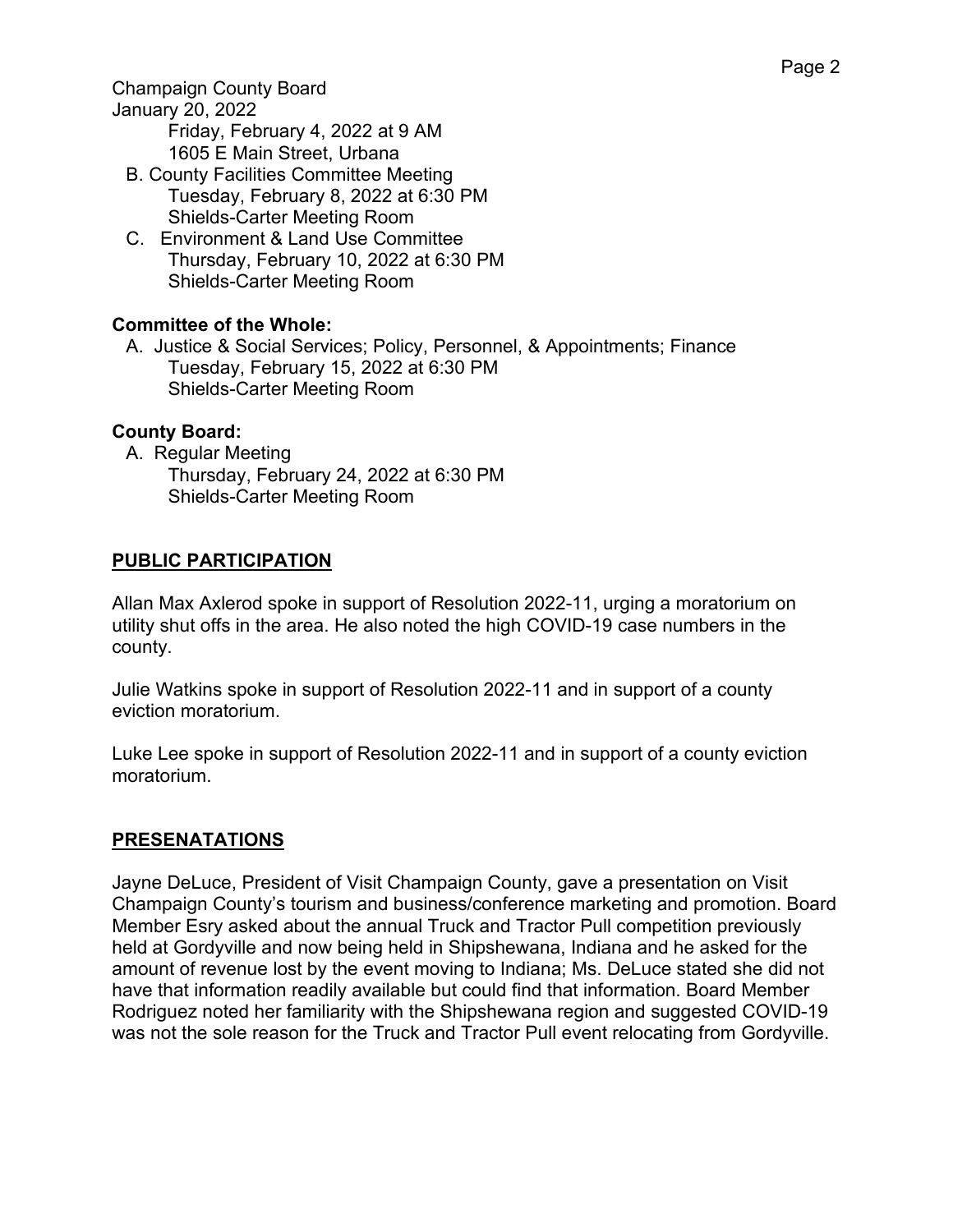Board Member King offered a motion to approve the Consent Agenda, comprising 9 resolutions (Nos. 2022-1, 2022-2, 2022-3, 2022-4, 2022-5, 2022-6, 2022-7, 2022-8, and 2022-9); Board Member Michaels seconded. The motion carried by unanimous roll-call vote.

> Yeas: Thorsland, Vanichtheeranont, Williams, Wolken, Carter, Cowart, Esry, Fortado, Goss, Harper, King, Lokshin, McGuire, Michaels, Paul, Rodriguez, Stohr, Straub, Summers, Taylor, and Patterson – 21 Nays: None

## **COMMUNICATIONS**

County Executive Kloeppel noted an American Recovery Plan Act (ARPA) request memo from the Village of Thomasboro in the meeting's Agenda Packet.

Board Member Goss asked the County Clerk's office to provide detailed, printed maps of the new County Board Districts to Candidates.

### **APPROVAL OF MINUTES**

Board Member Taylor offered a motion to approve the minutes of the Regular Meeting of the County Board of December 16, 2021; Board Member Lokshin seconded. The motion carried by unanimous roll-call vote.

Yeas: Thorsland, Vanichtheeranont, Williams, Wolken, Carter, Cowart, Esry, Fortado, Goss, Harper, King, Lokshin, McGuire, Michaels, Paul, Rodriguez, Stohr, Straub, Summers, Taylor, and Patterson – 21 Nays: None

### **STANDING COMMITTEES**

#### COUNTY FACILITIES

County Executive Kloeppel noted the Summary of Action Taken for County Facilities on January 7, 2022, was received and placed on file.

#### ENVIRONMENT AND LAND USE

County Executive Kloeppel noted the Summary of Action Taken for Environment and Land Use on January 6, 2022, was received and placed on file.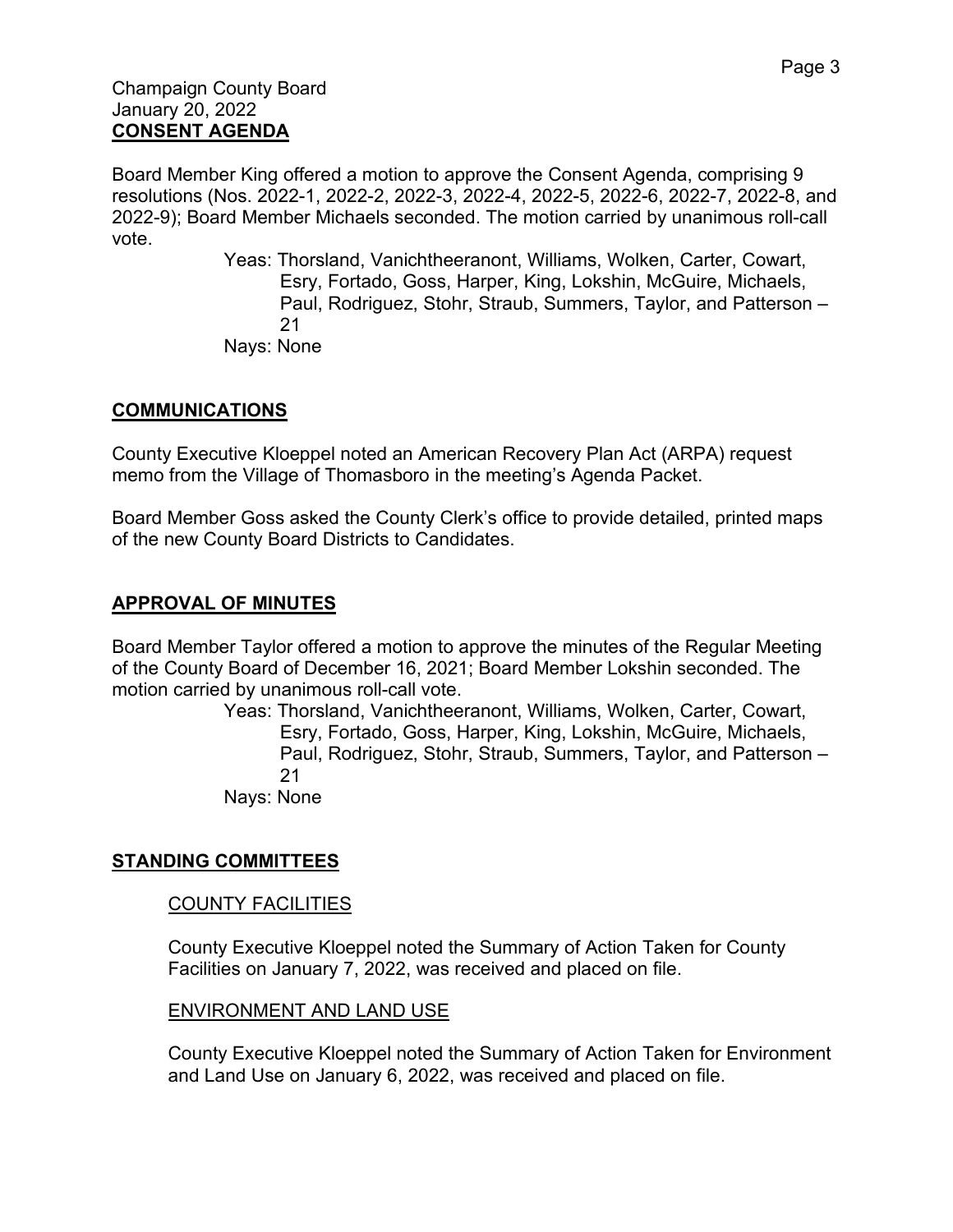County Executive Kloeppel noted the Summary of Action Taken for Highway and Transportation on January 7, 2022, was received and placed on file.

# **AREAS OF RESPONSIBILITY**

County Executive Kloeppel noted the Committee of the Whole (Justice and Social Services; Finance; Policy, Personnel, and Appointments) Summary of Action Taken January 11, 2022 Meeting was received and placed on file.

Board member Stohr offered a motion to adopt Resolution No. 2022-11 declaring continued utility disconnections in Illinois to be a pandemic safety risk; Board Member Lokshin seconded.

Board Member Williams offered an amendment to reflect the text distributed to board members; Board Chair Patterson seconded. Board Member McGuire stated he had not received to distributed text; Board Member Fortado stated the text was distributed by email on Tuesday, January 18, 2022 at 11 AM. Board Chair Patterson asked Board Member Williams to read the text that had been distributed; Board Member Williams read the amended text. Board Member offered a friendly amendment to correct the grammar in one passage; offering Board Member Williams and seconding Board Chair Patterson agreed to the friendly amendment without issue. Board Member Michaels questioned the amended text that removed an endpoint; Board Member Stohr noted that the resolution is simply advisory and not legislative; it is to draw attention of the issue to the governor and the state legislature. The amendment carried by roll-call vote.

Yeas: Thorsland, Vanichtheeranont, Williams, Carter, Cowart, Fortado, King, Lokshin, Paul, Rodriguez, Stohr, Straub, Summers, Taylor, and Patterson – 15

Nays: Wolken, Esry, Goss, Harper, McGuire, and Michaels – 6 Board Member McGuire stated the resolution is a partisan, progressive statement and that he did not see utility disconnections as a public health risk. Board Member Rodriguez thanked Board Member Paul for his support of the resolution is response to the needs of his constituents. Board Chair Patterson noted the needs addressed in the resolution are non-partisan. Board Member Thorsland thanked Board Member Paul and noted the needs of Board District 1 and the economic inequality within that district. Board Member Goss stated the resolution, as an advisory statement, would not provide any help and stated Governor Pritzker does not care about the issue. Board Member Esry stated county Democrats are partisan and defended his district constituents. Board Member Paul stated 109 Mahomet residents are currently at risk of losing water and encouraged the board to pass the resolution and to pass a binding moratorium in the near future; he then chastised county Republicans for their lack of support. Board Member Carter talked about the needs in District 6. Board Members Lokshin and Williams noted the recent intergovernmental agreement with the Urbana-Champaign Sanitary District (UCSD) to provide ARPA funding for utility assistance. Board Member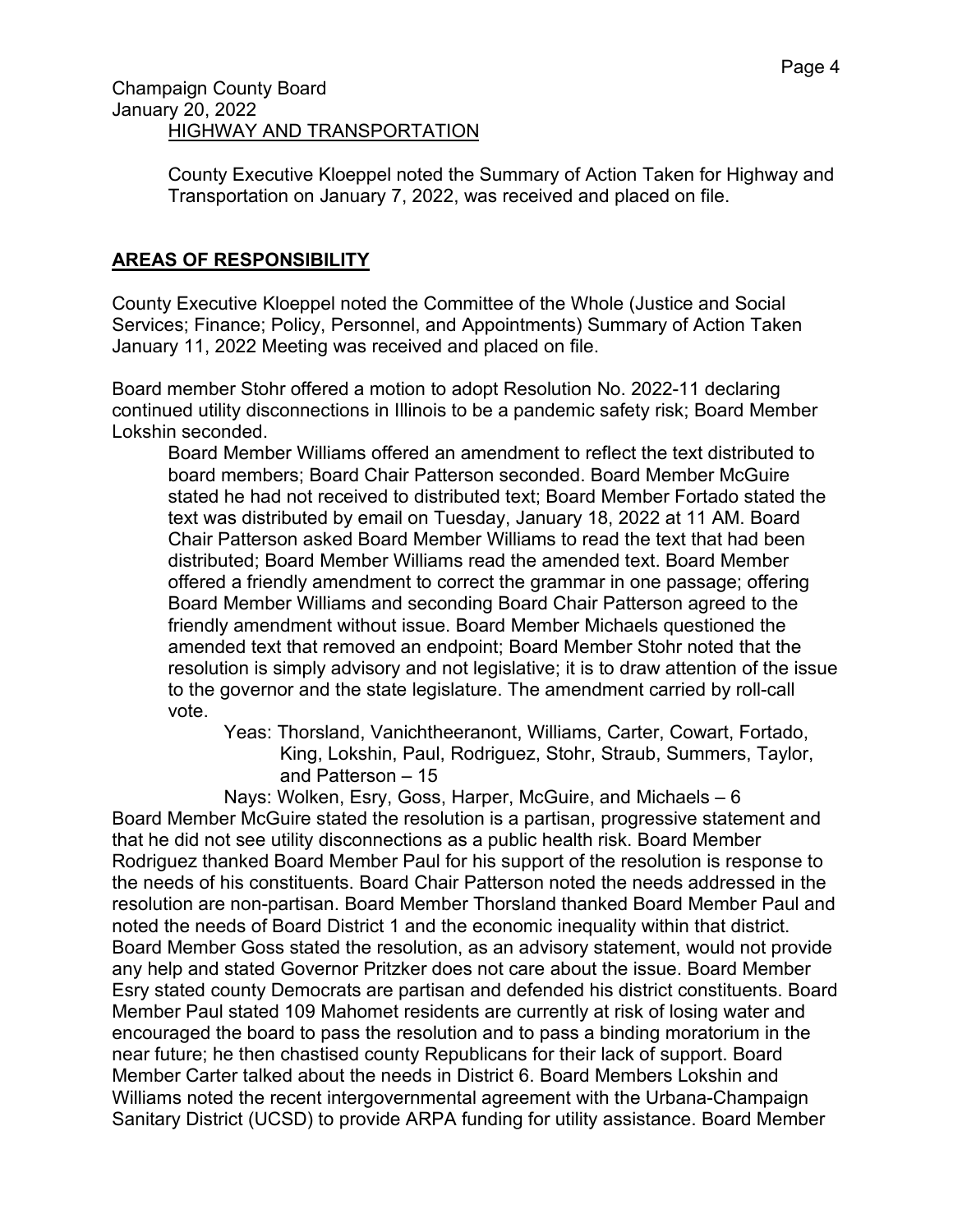#### Champaign County Board

January 20, 2022

Stohr stated the board needs to recognize the needs of all of the county. Board Member Williams noted that Republican Board Member Paul brought the issue to the board. Board member Taylor stated the resolution is intended to make the state legislature aware of the needs of the county's residents and others in similar situations throughout the state. The motion as amended carried by roll-call vote.

Yeas: Thorsland, Vanichtheeranont, Williams, Wolken, Carter, Cowart, Fortado, King, Lokshin, Michaels, Paul, Rodriguez, Stohr, Straub, Summers, Taylor, and Patterson – 17

Nays: Esry, Goss, Harper, and McGuire – 4

### **NEW BUSINESS**

Board Member Vanichtheeranont offered a motion to adopt Resolution No. 2022-12 granting authority to execute real estate documents for the purchase of real property; Board Member Summers seconded. Board Member Goss noted that his constituents had questioned the county purchase of the County Plaza building, especially regarding the building's physical condition. Board Member Williams noted County Executive Kloeppel memorandum that highlighted the economic impact this would have on downtown Urbana, but he expressed concern about the planning of the potential purchase. Board Member Paul noted the current, highly inflated material costs that would make the purchase and renovation of the building a poor investment. Board Member Rodriguez asked for County Treasurer Johnson's opinion on the matter; Treasurer Johnson was invited to join the discussion and stated concern about County Executive Kloeppel's lack of communication with department heads about their current and future space needs; County Executive Kloeppel noted the discussion of moving offices thus far had only involved the Sheriff's Office. Board Member Fortado stated the purchase would represent a major financial commitment and that older buildings can be problematic, but there is not another viable solution to the county's current and future office needs; she stated the county needs a comprehensive space use and need solution. Board Member Summers stated the County Plaza building will address current and future space needs. Board Member Carter stated her preference in updating the Brookens Administrative Center. The motion carried by roll-call vote.

Yeas: Thorsland, Vanichtheeranont, Williams, Cowart, Fortado, Harper, King, Lokshin, McGuire, Michaels, Rodriguez, Stohr, Straub, Summers, Taylor, and Patterson – 16 Nays: Wolken, Carter, Esry, Goss, and Paul – 5

Board Member Thorsland offered a motion to adopt Resolution No. 2022-10 authorizing payment of claims; Board Member King seconded. The motion carried by roll-call vote. Yeas: Thorsland, Vanichtheeranont, Williams, Wolken, Carter, Cowart, Fortado, King, Lokshin, Michaels, Paul, Rodriguez, Stohr, Straub, Summers, Taylor, and Patterson – 16 Nays: Esry, Goss, Harper, and McGuire – 4 Absent: Paul – 1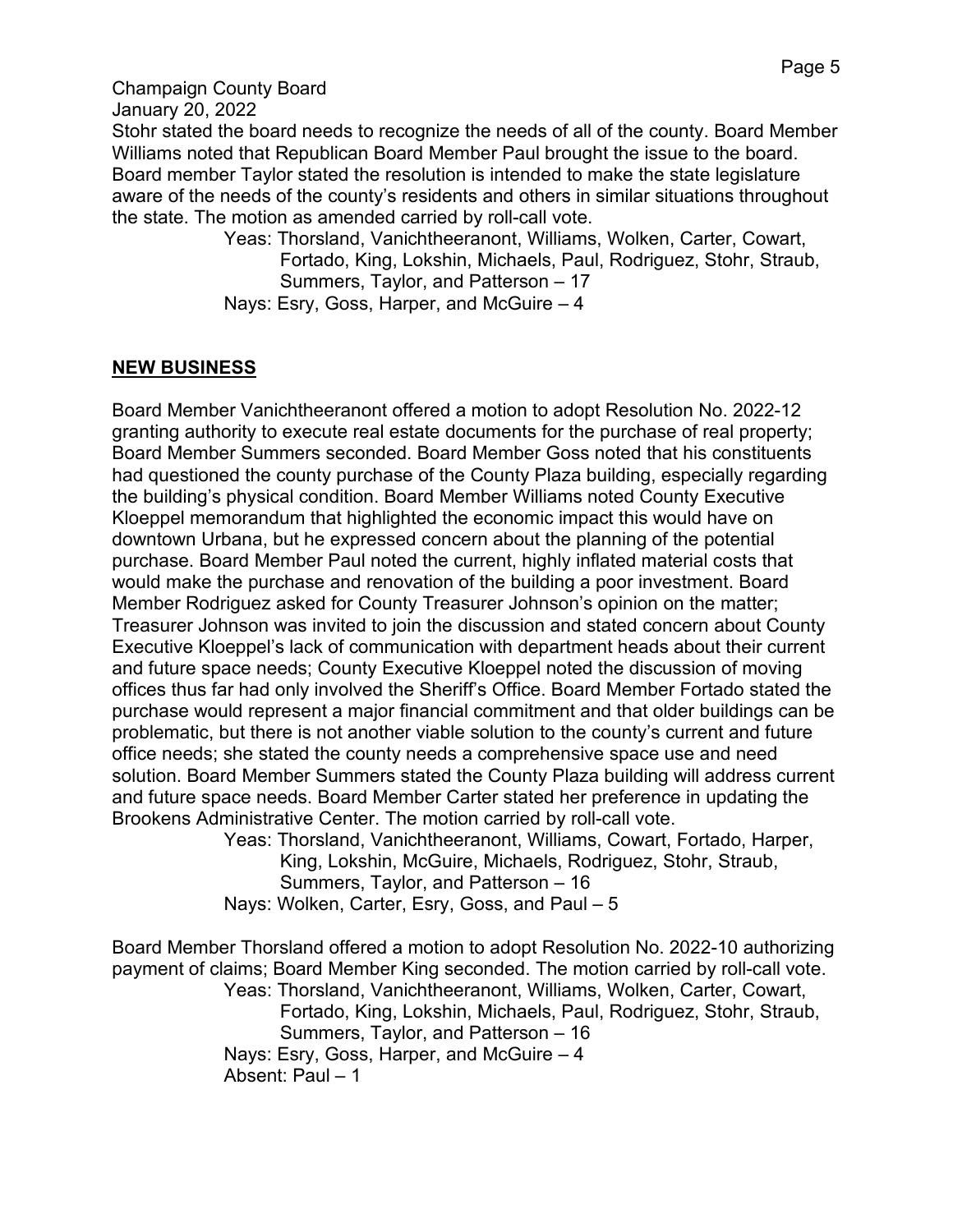#### Champaign County Board January 20, 2022 **DISCUSSION/INFORMATION ONLY**

Board Member Summers proposed an *ad hoc* board committee to plan for the County Plaza building use and needs.

County Executive Kloeppel discussed the new County Grant Writer position, noting the is a part-time position funded by the County Board.

County Director of Administration Bill Colbrook gave an update on the county premium pay, noting that full-time around the clock employees will receive \$3,000 and other employees will receive \$500, spread across 530 employees, including the Regional Planning Commission, for a total cost of approximately \$735,000. Board Members Summers and Fortado thanked Director of Administration Colbrook for his hard work on the premium pay. Treasurer Johnson added her support for the plan, especially for the full-time, around the clock employees, but asked about other staff that had significant public exposure during the pandemic. Board Member Fortado replied that the plan is not perfect but worthwhile, nonetheless.

ARPA Project Manager Kathy Larson noted ARPA modifications that allow for government solution spending up to \$10 million for lost revenue and the expansion with water infrastructure spending. She noted the near finalization of funding agreement with CU at Home, the intergovernmental agreement with UCSD on past-due relief, and immigrant services funding.

County Executive Kloeppel noted that UCSD covers approximately 75 percent of county sewage households, so she contacted the other sanitary providers in the county. She offered to extend \$25,000 in ARPA funding to the Village of Mahomet for past-due aid to approximately 90 households. Board member Fortado stated her support to create an intergovernmental agreement between the county and the Village of Mahomet for the aid; she also noted the cost savings identified by UCSD in that funding agreement. Board Member Fortado asked County Executive Kloeppel to check with the Regional Planning Commission on other utility funding and mortgage assistance. County Executive Kloeppel stated she will bring an intergovernmental agreement before the board at the next meeting.

# **OTHER BUSINESS**

Board member Esry offered a motion to approve the closed session minutes of November 18, 2021, and December 16, 2021; Board Member Goss seconded. The motion carried by roll-call vote.

Yeas: Thorsland, Vanichtheeranont, Williams, Wolken, Carter, Cowart, Esry, Fortado, Goss, Harper, King, Lokshin, McGuire, Rodriguez, Stohr, Straub, Summers, Taylor, and Patterson – 19 Nays: none Absent: Michaels and Paul – 2